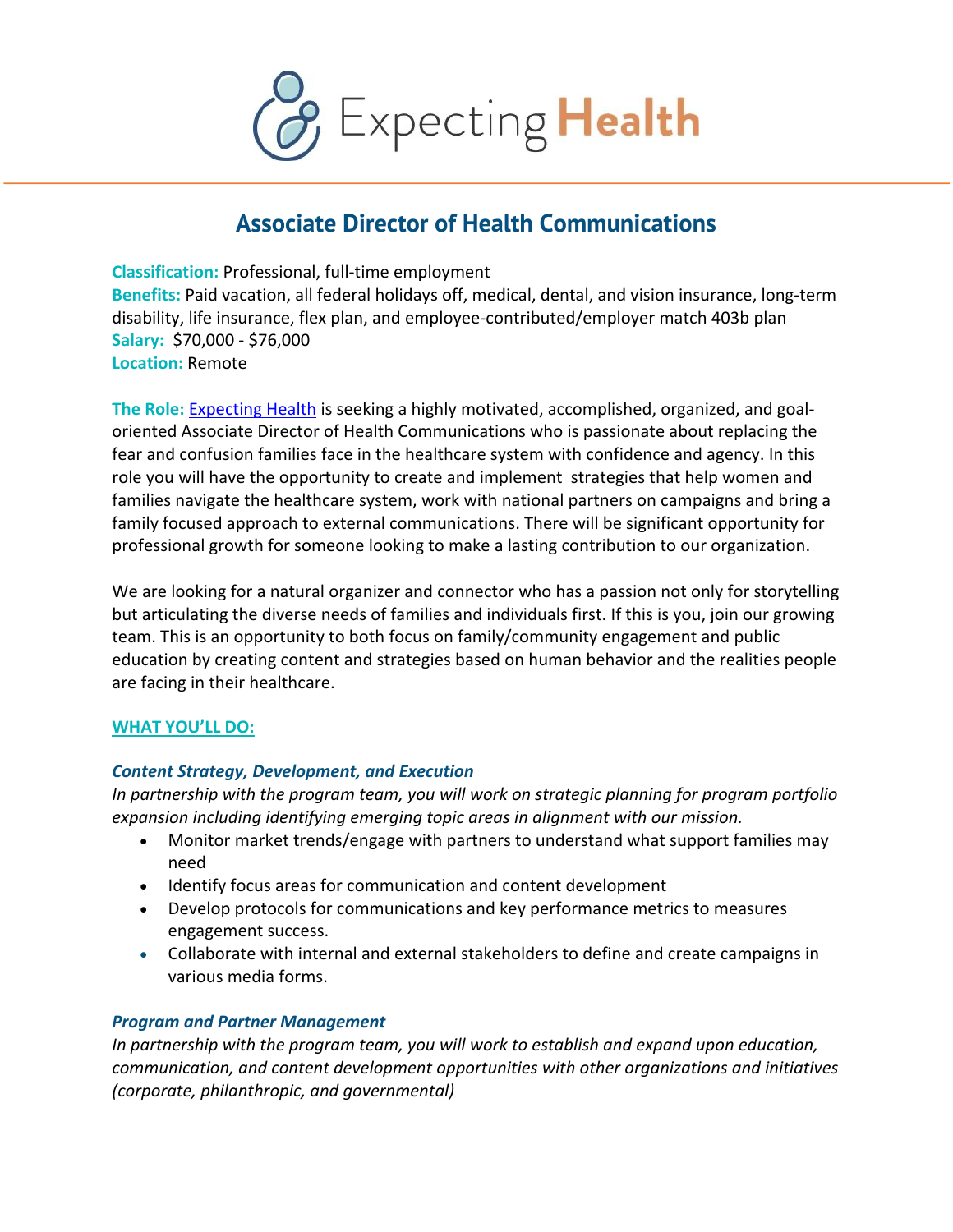- Create educational and engaging materials
- Manage inquiries and requests for partnership opportunities
- Oversee grant development process, including identifying new proposals, preparing budgets, drafting, and finalizing submissions
- Work with staff to develop communication goals and plans for new projects
- Aid in budget development and implementation
- Serve as a thought partner to support decision making and problem solving
- Work with partner organization communications teams on campaigns and contracted activities
- Oversee key campaigns related to awareness months including:
	- o Updating toolkits
	- o Reaching out to partners for collaborative opportunities
	- o Track and report on reach and engagement
	- o Draft measures and key success indicators
- Manage communication/education related contracted projects including meeting deliverables and strategizing on best approaches to product quality family focused products.

# *Organizational Leadership*

- Represent organizations at key meetings and on education/communications specific committees and workgroups
- Collaborate with internal and external leaders to expand organizational vision and strategy
- Provide updates and trainings to team around communication philosophy and corporate brand

# **WHO WE'RE LOOKING FOR:**

- Minimum of 3-5 years of health marketing/promotions and communications experience, including reporting, evaluation tracking, measure development, data presentation and content development
- Advanced degree or equivalent direct experience in community/family/patient engagement, health, advocacy, women's, maternal, and child health, and communications is required.
- Experience in:
	- $\circ$  Producing high quality content including family stories, guides, one-pagers, video scripts and storyboards, program talking points, presentations, etc.
	- o Working with multiple stakeholder to produce information sessions, reports, and other products
	- $\circ$  Anticipating, balancing, supporting, and prioritizing the needs of multiple projects and partners
	- o Managing vendors, especially digital production agencies
- Proficiency in taking scientific and academic information and creating understandable, actionable messaging and visuals
- Mature and detail-oriented with the ability to work both independently and with a team
- Aptitude for using imagery, data, and information to create impactful outcomes